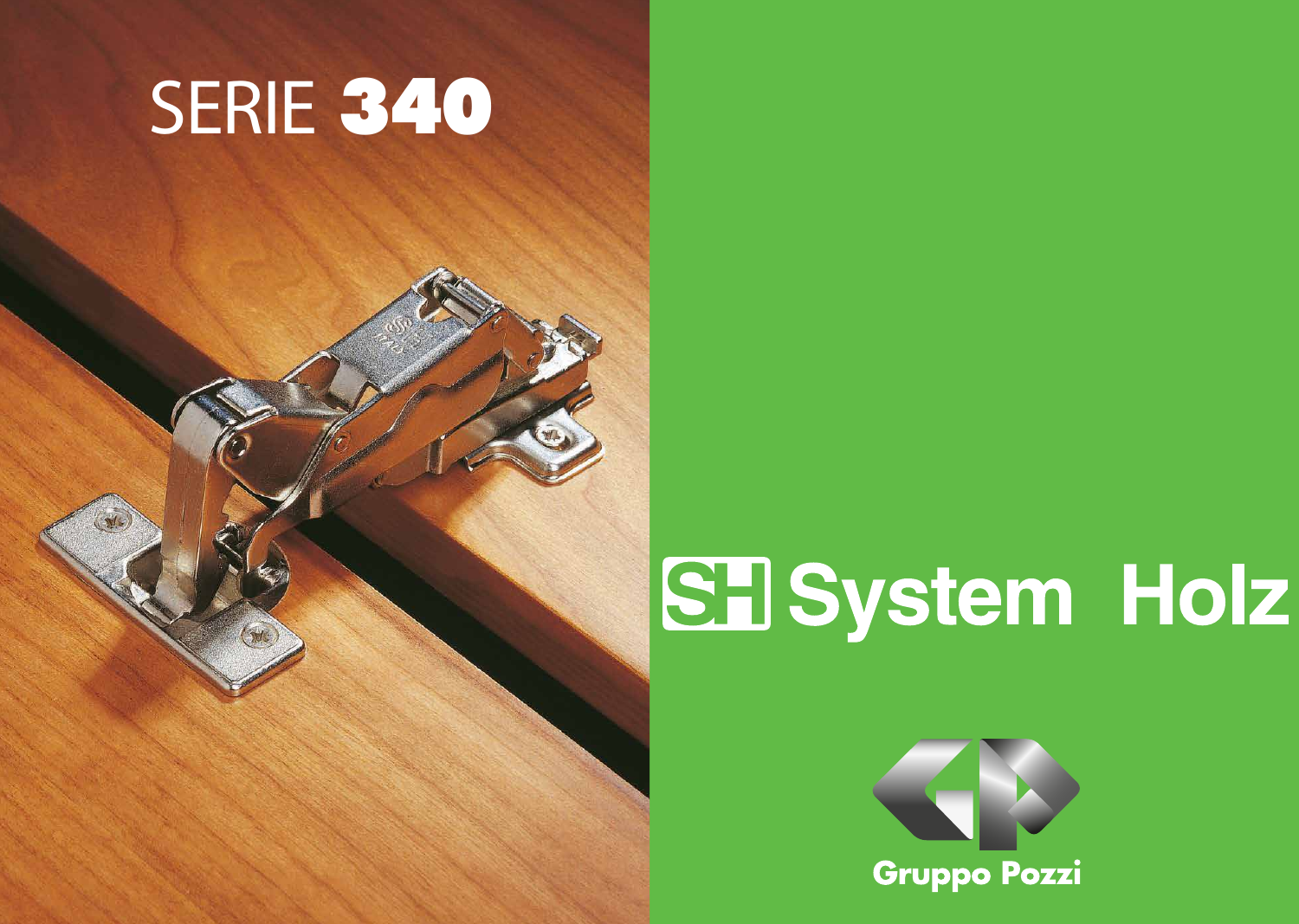



2500 fino a 20 Kg. fino a 16 Kg. 1600 fino a 13 Kg. 900 fino a 7 Kg.  $\circ$   $\circ$ 

Mounting plates for series 340 from page 71 to 75

#### SERIE 340